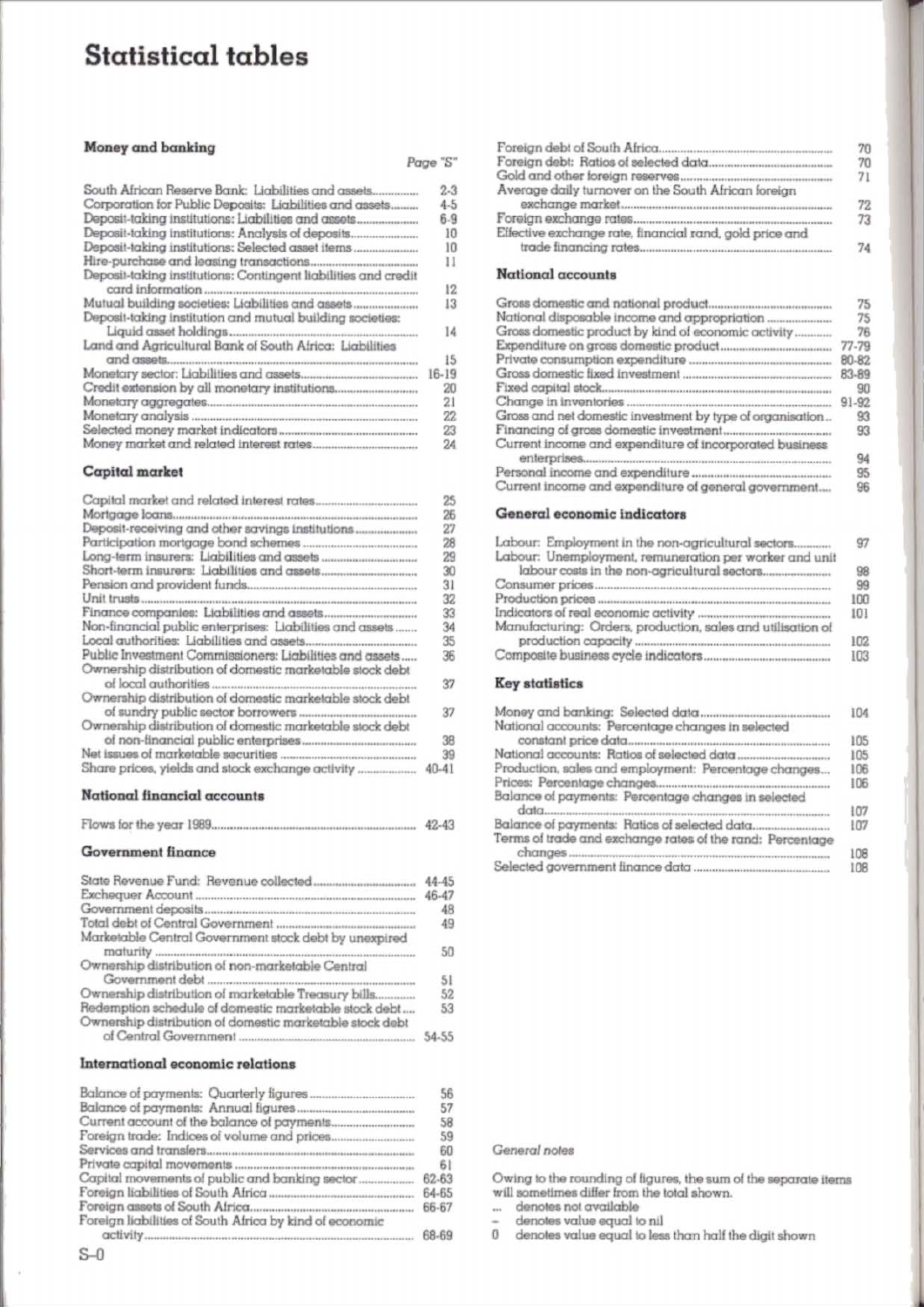## Statistiese tabelle

#### Geld- en bankwese

 $\overline{B}$ 

|                                                          | 2.3       |
|----------------------------------------------------------|-----------|
| Korporasie vir Openbare Deposito's: Laste en bates       | $4 - 5$   |
|                                                          | $6 - 9$   |
| Depositonemende instellings: Ontleding van deposito's    | 10        |
| Depositonemende instellings: Uitgesoekte bateposte       | 10        |
|                                                          | 11        |
| Depositonemende instellings: Voorwaardelike verpligtinge |           |
|                                                          | 12        |
|                                                          | 13        |
| Depositonemende instellings en onderlinge bouver-        |           |
|                                                          | 14        |
| Land- en Landboubank van Suid-Afrika: Laste en bates     | 15        |
|                                                          | $16 - 19$ |
|                                                          |           |
| Kredietverlening deur alle monetêre instellings          | 20        |
|                                                          | 21        |
|                                                          | 22        |
|                                                          | 23        |
| Galdmark, an varwante rantakoarea.                       | 24        |

#### Kapitaalmark

|                                                        | 25        |
|--------------------------------------------------------|-----------|
|                                                        | 26        |
|                                                        | 27        |
|                                                        | 28        |
|                                                        | 29        |
|                                                        | 30        |
|                                                        | 31        |
|                                                        | 32        |
|                                                        | 33        |
| Nie-finansiële openbare ondernemings: Laste en bates   | 34        |
|                                                        | 35        |
| Openbare Beleggingskommissarisse: Laste en bates       | 36        |
| Binnelandse bemarkbare effekteskuld van plaaslike      |           |
|                                                        | 37        |
| Binnelandse bemarkbare effekteskuld van diverse leners |           |
|                                                        | 37        |
| Binnelandse bemarkbare effekteskuld van nie-finansiële |           |
|                                                        | 38        |
|                                                        | 39        |
| Aandelepryse, opbrenaskoerse en effektebeursaktiwiteit | $40 - 41$ |

#### Nasionale finansiële rekeninge

| Vloeie vir die iaar 1989. |  |  |
|---------------------------|--|--|
|                           |  |  |

#### Staatsfinansies

| 44-45 |
|-------|
| 46-47 |
| 48    |
| 49    |
|       |
| 50    |
|       |
| 51    |
| 52    |
| 53    |
|       |
| 54-55 |
|       |

#### Internasionale ekonomiese verhoudinge

|                                                 | 56    |
|-------------------------------------------------|-------|
|                                                 | 57    |
|                                                 | 58    |
| Buitelandse handel: Indekse van volume en pryse | 59    |
|                                                 | 60    |
|                                                 | 61    |
| Kapitaalbewegings van openbare en banksektor    | 62-63 |
|                                                 | 64-65 |
|                                                 | 66-67 |
| Buitelandse laste van Suid-Afrika volgens tipe  |       |
|                                                 | 68-69 |
|                                                 |       |

| Buitelandse skuld: Verhoudings van uitgesoekte       | 70 |
|------------------------------------------------------|----|
| Goud- en ander buitelandse reserwes                  | 71 |
| Gemiddelde daaglikse omset op die Suid-Afrikaanse    |    |
|                                                      |    |
|                                                      | 73 |
| Effektiewe wisselkoers, finansiële rand, goudprys en |    |
|                                                      |    |

#### Nasionale rekeninge

|                                                      | 75               |  |
|------------------------------------------------------|------------------|--|
| Nasionale beskikbare inkome en aanwending            | 75               |  |
| Bruto binnelandse produk volgens tipe ekonomiese     |                  |  |
|                                                      | 76               |  |
|                                                      | 77-79            |  |
|                                                      | 80-82            |  |
|                                                      | 83-89            |  |
|                                                      | 90               |  |
|                                                      | 91-92            |  |
| Bruto en netto binnelandse investering volgens tipe  |                  |  |
|                                                      | 93               |  |
|                                                      | 93               |  |
| Lopende inkome en uitgawe van geïnkorporeerde        |                  |  |
|                                                      | 94 <sup>th</sup> |  |
|                                                      | 95               |  |
| Longado inkomo on uiterrwo van die aksemane owerheld | <b>QR</b>        |  |

#### Algemene ekonomiese aanwysers

| Arbeid: Werkverskaffing in die nie-landbousektore                                               | 97  |
|-------------------------------------------------------------------------------------------------|-----|
| Arbeid: Werkloosheid, vergoeding per werker en<br>arbeidseenheidkoste in die nie-landbousektore | 98  |
|                                                                                                 | 99  |
|                                                                                                 | 100 |
| Aanwysers van reële ekonomiese bedrywigheid                                                     | 101 |
| Fabriekswese: Bestellings, produksie, verkope en                                                | 102 |
|                                                                                                 | 103 |
| Kerngegewens                                                                                    |     |
|                                                                                                 |     |

| 11.14 |
|-------|
|       |
| 105   |
|       |
| 105   |
|       |
| 106   |
| 106   |
|       |
| 107   |
| 107   |
|       |
| 108   |
| 108   |
|       |

#### Algemene opmerkings

Weens die afronding van sylers sal die som van die onderskeie<br>poste soms verskil van die totaal wat aangetoon moet word.

poses sons versau van de nouvel was dangesoon moet word.<br>
... dui aan 'n waarde gelyk aan nul<br>
0 dui aan 'n waarde gelyk aan nul<br>
0 dui aan waarde gelyk aan minder as die helite van die eenheid aangetoon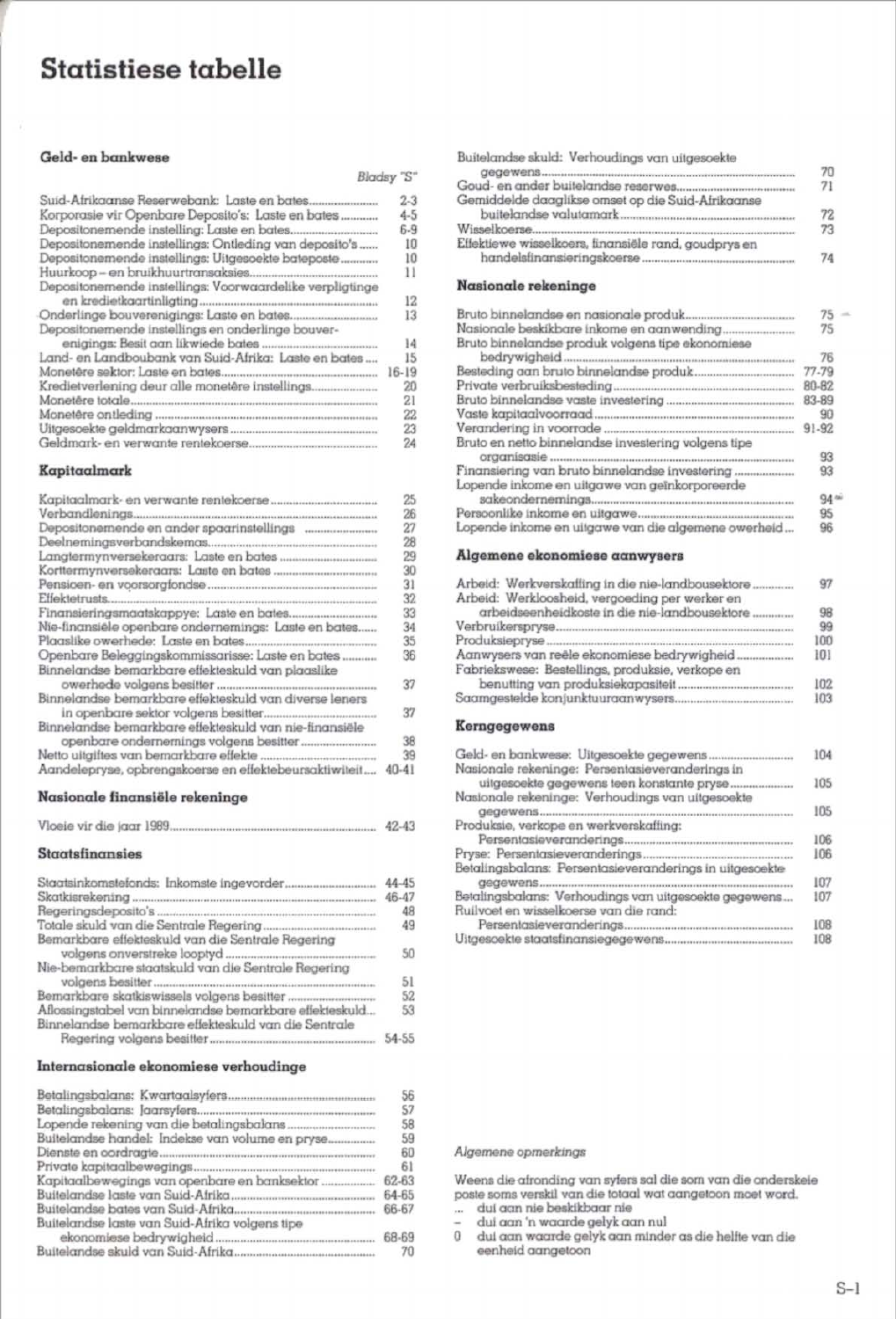#### NASIONALE FINANSIËLE REKENINGE Vloeie vir die jaar 1989!

### R miljoene

Pinamatèle tuasengongers / Financial intermediaries Soldens Openhemi Verselssenen Ander Buttalemolas Monather Anchor Recommeninieurs Relaccinna en nemtigen finanziale sektor owerheid bankingtellings en Posspaarbank fondse instellings kommissorisse Other banking Building o ters and Foreign Monetary Disklas Cities ties and P.O. Investment sector quthority institutions Pension financial Savings Boni Commisioners funds institutions Transaissiencete  $\frac{1}{6}$ ô  $\frac{1}{6}$  $\frac{A}{U}$  $\frac{B}{2}$  $\frac{A}{11}$  $rac{B}{2}$ ð 目向 Δ  $\frac{B}{S}$  $\frac{A}{11}$  $rac{B}{2}$ ô 01. Netto besparing ..  $-3108$ 337  $1424$ 206 450 20 02. Voorsiening vir waardevermindering  $\overline{\phantom{a}}$ 102 SRI  $R10$ 03. Kapitaaloordragte. 54 369 79 4 2 5 2 270 04. Bruto investering 05. Finansieringsoorskot (+) of -tekort (-) (B)...  $-3108$ 291 1 157 127  $-3221$ 560 05. Netto finansiële beleggingsoorskot  $(+)$  of -tekort  $(.)$  (A).  $-3108$ 291 1157 127  $-3221$ 560 08. Finansièle laste (Totaal B 9 - 33) 2214 8.066 29 427 3034 3 978 28 558  $1412$  $-894$ 8 3 5 7 30 584  $3161$ 3978 25 337 1972 07. Finansiële bates (Totaal A 9 - 33) ... 09. Goud- en ander buitelandse reserwes 199 384  $-185$ 10. Kontant en onmiddellike opeisbare deposito's by monetere instellings<sup>2</sup>. 509 7 4 6 4 8 3153 1 5 3 0 105  $-145$  $-311$ 1393 245 11. Ander kort- en middeltermyn-18,808  $-482$ 2839 127 deposito's by monetère instellings<sup>2</sup> 327  $42$ 2.363  $-1$ 12. Langtermyndeposito's by monetêre instellings<sup>2</sup>.  $-61$  $20$ 384 745  $-24$  $\overline{6}$ 14. Deposito's by ander finansiële instellings.  $\overline{3}$ 90 305 15. Deposito's by ander instellings.  $325$ 3.978 4 465  $78$  $-12$  $1473$  $\mathbf{A}$ 16. Skatkiswissels.  $18$ h, 10  $\mathbf{R}$ 1 558 397  $-330$ 17 Ander wissels cos 615 491 18. Lenings en voorskotte van bankinstellings.  $-2.018$ 18798  $-162$ 402  $\overline{z}$ 19. Handelskrediet en ander korttermyn lenings. 1428 531 1306 390  $-31$ 1028 è 287 1.461 1 480  $-144$  $-548$ 20. Korttermynstgatseffekte. 127 432 2877 498  $47$ 21. Langtermynstaatseffekte...  $-259$ 364 1.32R 1,482  $-79$ 22. Nie-bemarkbare obligasies van die sentrale regering.  $-1109$ 302  $\overline{2}$  $-49$ 310  $-22$ 23. Effekte van plaaslike owerhede  $26$  $-20$  $-323$  $.944$ -8 283  $-79$  $-1577$  $-205$ 53 24. Effekte van openbare ondernemings. 25. Ander skuldbriewe en voorkeur- $-440$ 1615  $\overline{a}$ 107 aandele...  $2011$ 26. Gewone aundele. 545  $-754$ 60  $.54$ 67  $-35$ 926 12 139 535 296 27. Buitelandse tak-/hoofkantoorsaldo's ..  $21$ ŧ  $\mathcal{A}$ 28. Langtermynlenings... 43 1856  $-20$ 62 67 <sub>50</sub> 187 1686 29. Verbandlenings 1873 510 473 30. Ledebelang in lewensversekerings-23 202 en pesioenfondse 31. Bedrae ontvangbaar/betaalbaar. 43 81  $27$ 45  $\mathcal{A}$  $-1190$ 7720 6 5 5 2 6 2 2 6 46 610 440 261 659  $-93$ 32. Ander bates/laste.  $-704$ 33. Sluitpos (sciam met pos 32)

 $B = B$ ronne  $A = A$ anwendings

kwan

 $\mathbf{I}$ 

's Neastewe befor dui op 'n afrome in doardie betokke por. In die geval van laste Droneel dui dit op 'n afrome in die beskikbare broe van fordes en by bates (somwerdings) op 'n<br>Werkelik SA Reservedoms, Korporasie vir Quenb  $\overline{2}$